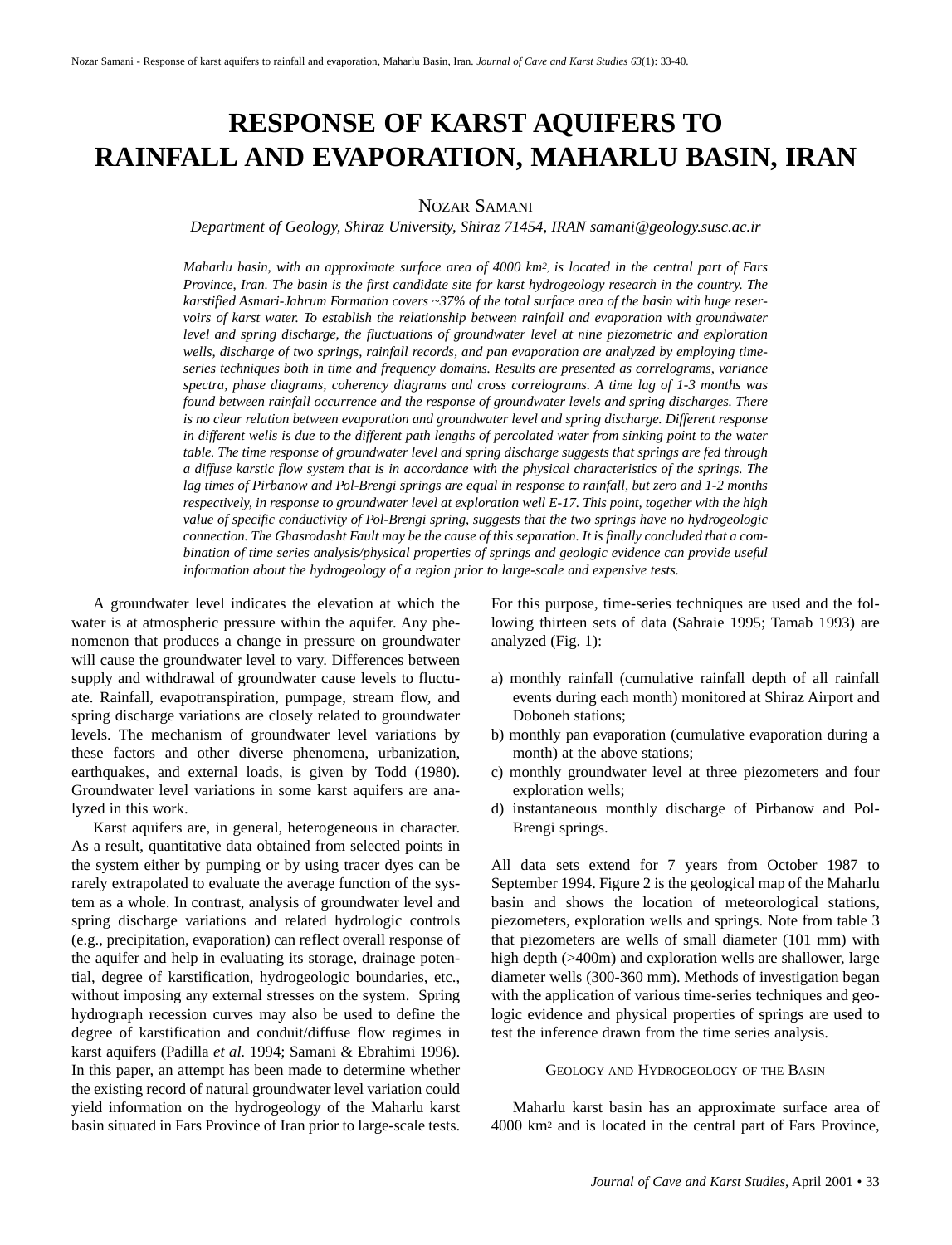



Iran (29°1'30"N, 52°12'28"E). The basin falls in zone three (simple folded belt) of the Zagros Orogenic Belt. The exposed geologic formations in decreasing order of age consist of Pabdeh-Gurpi shales and gypsiferous marls (Santonian-Oligocene), Sachun gypsum (Paleocene-L.Eocene), Asmari-Jahrum limestones and dolomites (Paleocene-Oligocene), Razak evaporites (Oligocene-Miocene), Aghajari sandstone (Miocene-Pliocene), and Bakhtiari conglomerates (Pliocene)



**Figure 2. Geological map of Maharlu basin, location of springs, piezometers and exploration wells and meteorological stations.**

(Fig. 2). James and Wynd (1965) give the detailed lithology of these formations. The karstified Asmari-Jahrum Formation is exposed over 37% of the total surface area of the basin (Tamab 1993), forming three huge reservoirs of karst water in the Gharah, Kaftarak, and Sabzposhan anticlines. The overall trend of these anticlines follows the general NW-SE trend of the Zagros Orogeny.

Sabzposhan anticline, in the south of the basin, is crossed by three major faults and many minor ones. The major faults are the Ghasrodasht, Sabzposhan, and Gharebagh faults (Fig. 2). Pirbanow (S-4) and Pol-brengi (S-7) springs drain the Sabzposhan aquifer. The exploration well E-17 penetrates this aquifer. Tables 1 and 2 summarize the statistics for some of the physical parameters of Pirbanow and Pol-Brengi springs (Sahraei 1995).

The Kaftarak anticline, in the north of the basin, is crossed by a major fault whose hydrogeologic role is not known. The exploration well E-8 and the piezometric wells P-2 and P-23 penetrate the karst aquifer in the south flank of this anticline. Gharah anticline forms the third karst aquifer studied in this paper. The exploration wells E-14 and E-10 and the piezometric well P-6 are located in the Gharah aquifer. Some specifications of all the wells are presented in table 3.

The climate is semi-arid, with an average annual precipitation over the basin of about 350 mm. Rainfall infiltrates through karst formations to the impermeable cores (Gurpi Formation) of the anticlines. The Razak Formation behaves as an aquitard and segregates the groundwater of the karst aquifers from that of the alluvial aquifers in the basin.

# **METHODOLOGY**

The statistical methods for analyzing time series are well established (Jenkins & Watts 1968; Chow 1978; Yevjeich 1982; Chatfield 1982; Salas *et al*. 1988). This paper focuses on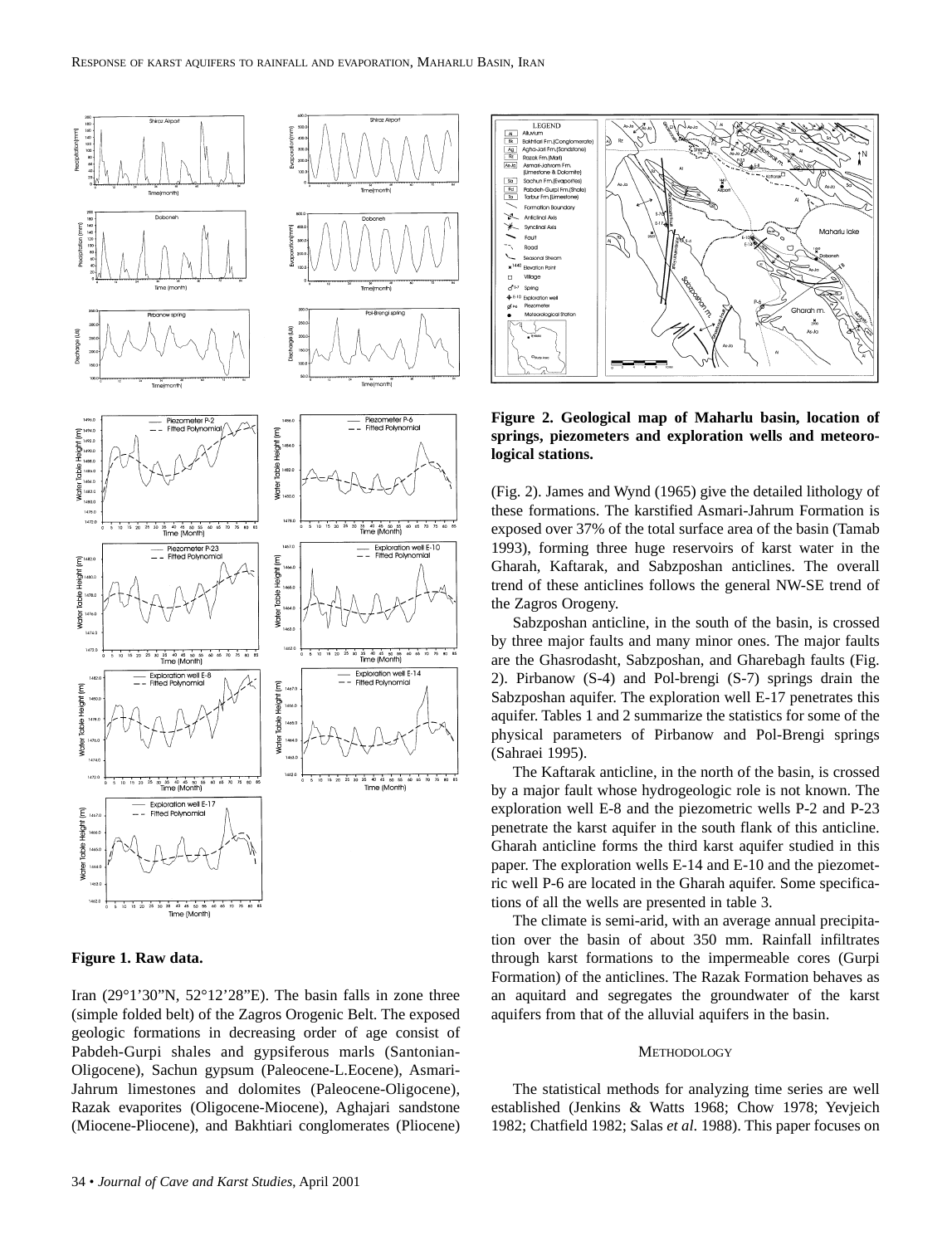**Table 1. Physical parameters of Pirbanow spring (S-7).**

| Parameter                           | Minimum | Maximum | Mean   | Standard<br>deviation | Coefficient of<br>variation% |
|-------------------------------------|---------|---------|--------|-----------------------|------------------------------|
| Discharge<br>(L/s)                  | 107.00  | 311.00  | 216.76 | 39.59                 | 18.35                        |
| EC<br>$(\mu S/cm)$                  | 647.00  | 762.00  | 708.86 | 39.76                 | 5.61                         |
| Water<br>temperature                | 18.00   | 22.00   | 19.80  | 1.04                  | 5.24                         |
| $(^{\circ}C)$<br>Air<br>temperature | 4.89    | 28.98   | 16.88  | 7.93                  | 47.00                        |
| $(^{\circ}C)$                       |         |         |        |                       |                              |

**Table 2. Physical parameters of Pol-Brengi spring (S-4).**

| Parameter                             | Minimum | Maximum | Mean    | Standard<br>deviation | Coefficient of<br>variation% |
|---------------------------------------|---------|---------|---------|-----------------------|------------------------------|
| Discharge<br>(L/s)                    | 75.00   | 282.00  | 144.55  | 44.92                 | 31.08                        |
| EC<br>$(\mu S/cm)$                    | 1190.00 | 1693.00 | 1437.00 | 126.21                | 8.78                         |
| Water<br>temperature<br>$(^{\circ}C)$ | 19.00   | 23.00   | 20.83   | 1.10                  | 5.29                         |
| Air<br>temperature<br>$(^{\circ}C)$   | 4.89    | 28.98   | 16.88   | 7.93                  | 47.00                        |

**Table 3. Some specifications of wells, elevations are from m.s.l (Tamab 1993).**

| Well no. | Elevation of<br>of well site<br>(m) | Mean<br>elevation<br>of $GWL^*$<br>(m) | Mean<br>depth<br>to GWL<br>(m) | Depth<br>of well<br>(m) | Diameter<br>(mm) | Casing<br>depth |  |
|----------|-------------------------------------|----------------------------------------|--------------------------------|-------------------------|------------------|-----------------|--|
| $E-8$    | 1509.2                              | 1478.5                                 | 30.70                          | 177                     | 300              | 105             |  |
| $E-10$   | 1474.43                             | 1464.24                                | 10.19                          | 186                     | 360              | 12              |  |
| $E-14$   | 1513.32                             | 1464.25                                | 49.07                          | 187                     | 360              | 135             |  |
| $E-17$   | 1527.87                             | 1484.55                                | 43.32                          | 174                     | 300              | 50              |  |
| $P-2$    | 1562.49                             | 1489.77                                | 72.72                          | 500                     | 101              | 99              |  |
| $P-6$    | 1489.04                             | 1481.43                                | 7.61                           | 400                     | 101              | 70              |  |
| $P-23$   | 1512.62                             | 1478.54                                | 34.08                          | 400                     | 101              | 48              |  |

\*Groundwater level

the methods of analyzing a single time series (univariate) as well as a double time series (bivariate). The traditional method for analyzing a univariate time series involves isolating the deterministic (trend and periodic) components and stochastic components. The stochastic components may then be explained in terms of stochastic models such as moving-average or autoregressive models. It is often the case in hydrology that a variable proceeds the other variable in time, like peak rainfall intensity proceeding the peak runoff discharge. In such cases bivariate time series techniques may be used to examine the relationship between two time series. A brief summary of the methods used to screen the components of a single time series is first discussed and then the methods for examining the relationship between two time series are followed.

#### **TREND**

The presence of trend or long-term fluctuations can be easily distinguished by inspection of annual mean against the sample mean. Other procedures, such as weighted moving average, differencing, and curve fitting may also be used. Figure 1 illustrates the polynomials fitted to the water level in wells and discharge at springs and table 4 shows the values of coefficients in the polynomials. In this table and in table 5, symbols E, P, and S denote exploration well, piezometer, and spring, respectively. Of thirteen time series considered, coefficients of polynomials fitted to the rainfall and evaporation time series (in both stations) were not statistically significant and, therefore, not included in table 4.

# **PERIODICITY**

To inspect the presence of periodic components, among which seasonality is the most important, two diagnostic tools are the correlogram and power spectrum in time and frequency domains.

The correlogram is a graphical representation of serial-correlation coefficient  $r(k)$  as a function of lag k, where the values of r(k) are plotted as ordinates against their respective values of k. The serial correlation coefficients of lag k are calculated by (Chatfield 1982):

$$
r(k) = \frac{C(k)}{C(0)}\tag{1}
$$

Where  $C(k)$  is the auto covariance of a sample of N values of X with an estimated mean  $\overline{X}$  at lag k, that is:

$$
C(k)=\frac{1}{N}\sum_{t=1}^{N-k}(X_t-\overline{X})(X_{t+1}-\overline{X})
$$

and  $C(0)$  is the estimation of the variance of the process as follows:

$$
C(0) = \frac{1}{N} \sum_{t=1}^{N} (X_t - \overline{X})^2
$$

As an example correlograms of rainfall and evaporation in Doboneh station are shown in figure 3a, and those of water level at piezometer P-6 and Pirbanow spring discharge (S-4) are shown in figure 3b.

Correlograms for all the time series analyzed show oscillations with negligible damping, thus revealing the presence of a periodic component in the total data set.

The spectrum can help determine the periods of the harmonic components in a time series. It is a plot of the spectral density S(f) against frequency f. In the case of an infinite series, Jenkins and Watts (1968) show that the spectral density is: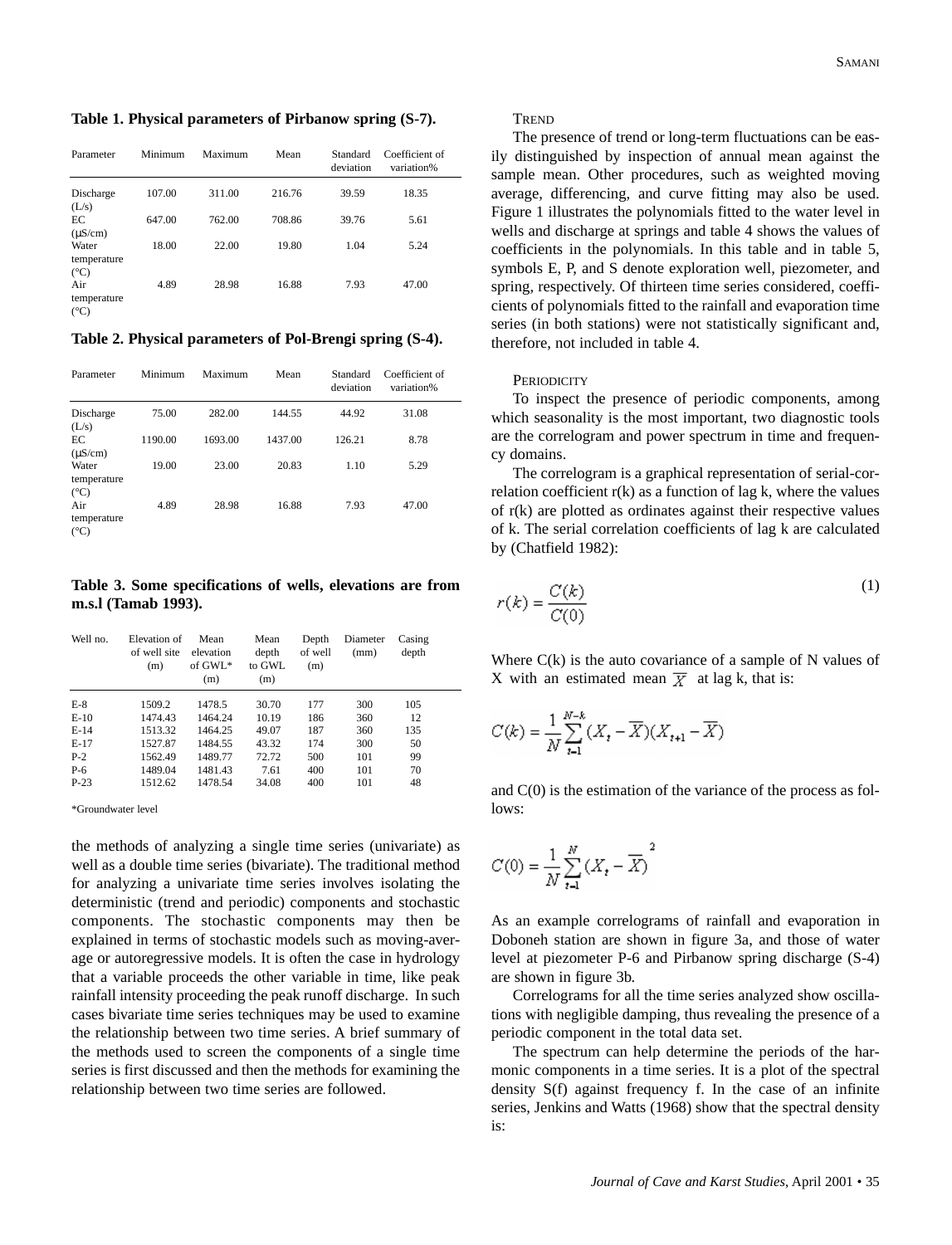| well or<br>spring | order of<br>polynomial | $a_0$   | $a_1$    | a <sub>2</sub> | $a_3$        | $a_4$            | a <sub>5</sub> | a <sub>6</sub> | r <sup>2</sup> |
|-------------------|------------------------|---------|----------|----------------|--------------|------------------|----------------|----------------|----------------|
| $E-8$             | 5                      | 1476.93 | 0.295    | $-0.023$       | $6.15 E-04$  | $-6.4 E-06$      | 2.37 E-08      |                | 0.679          |
| $E-10$            | $\overline{4}$         | 1463.82 | 0.088    | $-.006$        | $1.00 E-04$  | $-7.7 E-07$      |                |                | 0.411          |
| $E-14$            | 5                      | 1463.76 | 0.095    | $-0.0051$      | 5.59 E-05    | 5.7E-07          | 8.12 E-09      |                | 0.436          |
| $E-17$            | 6                      | 1483.81 | 0.311    | $-0.034$       | 1.50 E-03    | $-3.1 - E - 0.5$ | 3.21 E-07      | $-1.25 E-09$   | 0.548          |
| $P-2$             | 5                      | 1480.10 | 1.822    | $-0.121$       | $3.05 E-03$  | $-3.2 E - 0.5$   | 1.25 E-07      |                | 0.742          |
| $P-6$             | 5                      | 1481.35 | $-0.007$ | $-0.004$       | $-2.74 E-04$ | 5.6 E-06         | $-3.52$ E-08   |                | 0.755          |
| $P-23$            | 5                      | 1477.08 | 0.2732   | $-0.021$       | 4.90 E-04    | $-4.3 E-06$      | $1.25 E-08$    |                | 0.594          |
| $S-4*$            | 5                      | 117.84  | 0.3225   | 0.291          | $-1.68$ E-02 | $3.1 E-04$       | $-1.83 E-06$   |                | 0.381          |
| $S-7**$           | 4                      | 219.53  | $-2.224$ | 0.219          | $-5.24 E-03$ | $3.5 E-0.5$      |                |                | 0.695          |

**Table 4. Coefficients of polynomials fitted to time series.**

\* Pol-Brengi spring, r2 is coefficient of correlation

\*\* Pirbanow spring

$$
S(f) = \int_{-\infty}^{+\infty} C(i) \cos 2\pi f i \, \delta i
$$
 (2)

and for a finite series:

$$
S(f) = \frac{1}{n} \bigg[ C(0) + 2 \sum_{i=1}^{n-1} C(i) \cos \frac{\pi k i}{n} + C(n) \cos \pi k \bigg] \tag{3}
$$

Where frequency  $f = k/2n\delta$ *i*, n=maximum number of lags investigated, and  $\delta_i$  is the time interval of one month. If the time series contains distinct periodic terms, the spectral density of these terms will appear as high and sharp peaks in the estimated spectrum. Figure 3 illustrates the raw or detrended data, correlograms, and spectra of four sample time series. The spectrum of all series exhibits highest peaks at 0.083 cycle per month, The sharp peak indicates a significant amount of the variance having a 12-month periodicity (annual cycle). A smaller peak with a 6-month periodicity is also observed in the rainfall series. This apparently reflects the influence of the regular annual variations implied in the climatic condition of the region. Rainfall records show an obvious division of rainfall occurrence throughout the year, with the bulk of rainfall occurring from mid-fall to mid-spring, while the rest of the year is almost rainless.

The methods for examining the relationship between two time series are cross correlation and cross-spectrum functions in time and in frequency domain, as follows:

#### CROSS-CORRELATION FUNCTION

The cross-correlation function  $r_{xy}(k)$  is defined as (Chatfield 1982):

$$
r_{\mathbf{w}}(k) = \frac{C_{\mathbf{w}}(k)}{\sqrt{C_{\mathbf{w}}(0) \times C_{\mathbf{w}}(0)}}
$$
(4)

# **Table 5. Cross-correlation coefficient and lag-time response of groundwater level and spring discharge to rainfall.**

| Rainfall              | A D |                      | $\Box$ |                                   | A A D | A                                   |      |      |  |
|-----------------------|-----|----------------------|--------|-----------------------------------|-------|-------------------------------------|------|------|--|
| Spring<br>or well     |     |                      |        |                                   |       | E-8 E-10 E-14 E-17 P-2 P-6 P-23 S-4 |      | S-7  |  |
| Cross<br>corr. coeff. |     | $0.62$ $0.72$ $0.70$ |        | $0.82$ $0.60$ $0.70$              |       | 0.60                                | 0.60 | 0.70 |  |
| Lag time<br>(month)   |     |                      |        | $1-2$ $1-2$ $1-2$ $2-3$ $2-3$ $2$ |       | $1 - 2$                             |      |      |  |

A: Airport, D: Doboneh

where

$$
C_{\mathit{xy}}\left( k \right) = \frac{1}{{N - k}}\sum\limits_{i = 1}^{N - k}{{{X}_{i}}{{Y}_{i + k}}}-\frac{1}{{N^2 }}\sum\limits_{i = 1}^N{{{X}_{i}}\sum\limits_{i = 1}^N {{Y}_{i}} }
$$

is coefficient of cross covariance at lag  $k$  for time series  $X_t$  and Yt, and

$$
C_{xx}(0) = \frac{1}{N} \sum_{i=1}^{N} (X_i - \overline{X})^2
$$

and

$$
C_{yy}(0) = \frac{1}{N} \sum_{i=1}^{N} (Y_i - \overline{Y})^2
$$

are variance at lag zero for the two series. The plot of  $r_{xy}(k)$ against k is the cross correlogram. The maximum values of  $r_{xy}(k)$  observed at a lag d indicates that one series is related to the other when delayed by time d. Figure 4 illustrates the cross correlogram of four pairs namely a) rainfall-spring discharge, b) pan evaporation-water table, c) rainfall-water table, and d) pan evaporation-spring discharge. From these figures it can be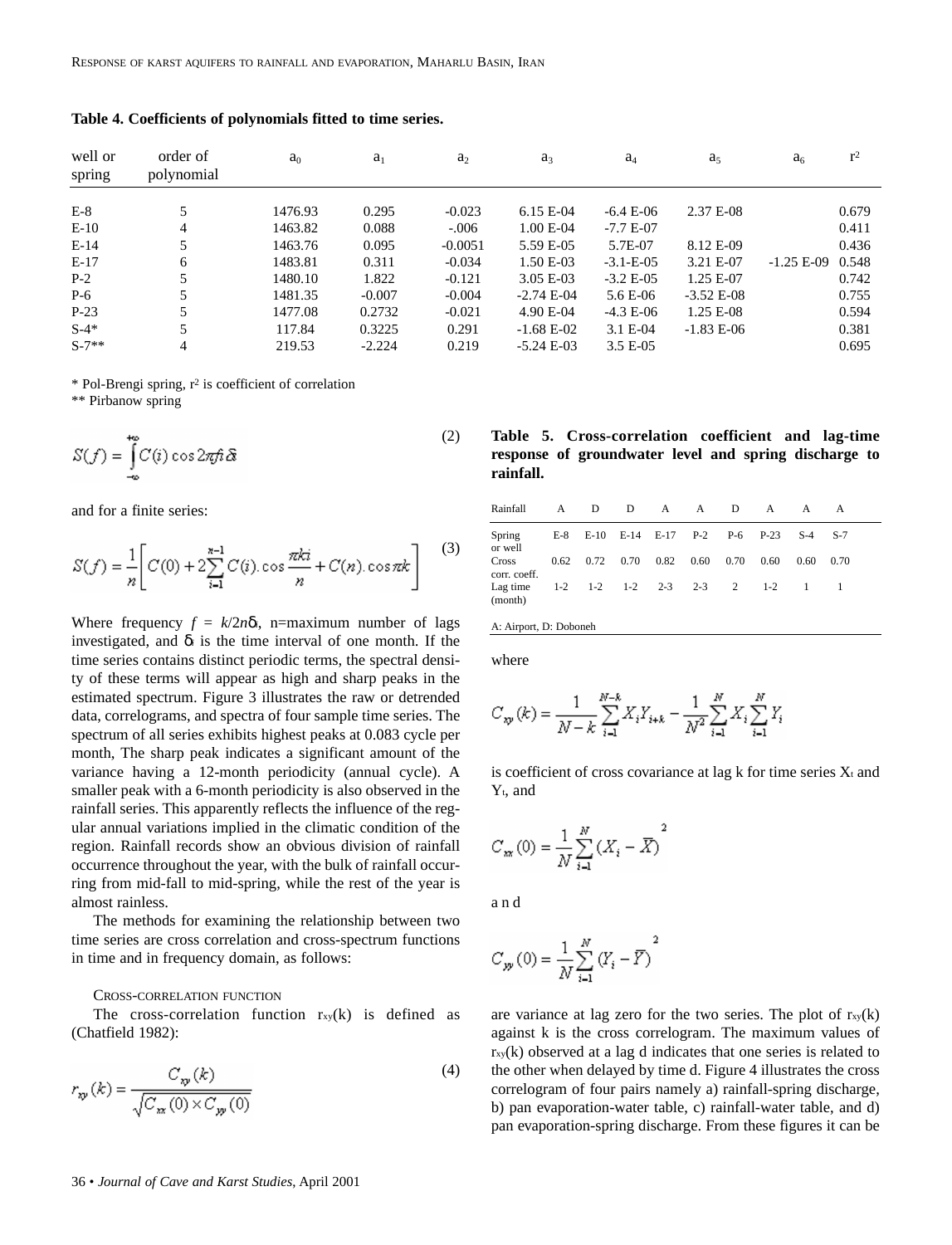

**Figure 3a. Raw (or detrended) data, correlogram and spectrum. a) Groundwater level (P-6) b) Spring discharge (S-4).**

observed that there is no relation (i.e. no clear peak observed) between *pan evaporation-water table* and *pan evaporationspring discharge* pair series, however there is a month lag between *rainfall-spring discharge* and a two-month lag between *rainfall-water table*. Table 5 summarizes the maximum value of  $r_{xy}(k)$  and corresponding lag time for the related series.

# CROSS- SPECTRUM FUNCTION

The cross spectrum function is the Fourier transform of the cross covariance. Various functions may be derived from the cross spectrum among which the coherence and phase spectra are used in this paper. The coherence spectrum is defined as:

$$
Ch_{\mathbf{xy}}(f) = \frac{C_{\mathbf{xy}}^2(f) + q_{\mathbf{xy}}^2(f)}{S_{\mathbf{x}}(f) \times S_{\mathbf{y}}(f)}
$$
(5)

in which  $Ch<sub>xy</sub>(f)$  is the coherence spectrum in frequency domain,

$$
q_{xy}(f) = \frac{1}{\pi} \left[ \sum_{k=1}^{\infty} \left[ C_{xy}(k) - C_{yx}(k) \right] \right] \sin f k
$$



**Figure 3b. Raw data, correlogram and spectrum of a) Evaporation and b) Rainfall at Doboneh station.**



**Figure 4. Cross correlograms: a) Rainfall (Airport)-spring discharge (Pirbanow), b) Evaporation (Airport)-spring discharge (Pirbanow), c) Rainfall (Doboneh)-groundwater level (P-6), and d) Evaporation (Doboneh)-groundwater level (P-6).**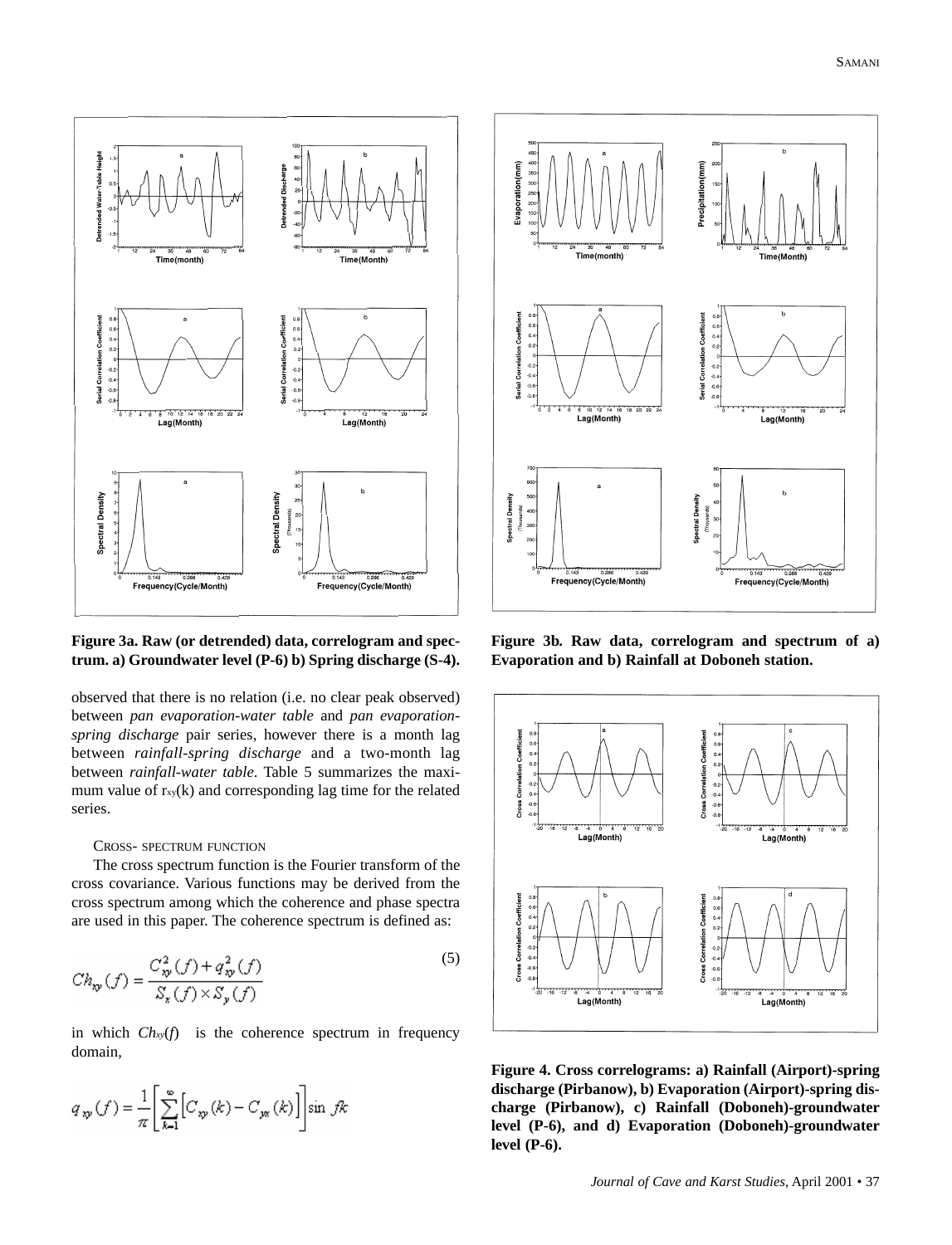is the quadrature spectrum, and

$$
C_{\mathbf{w}}(f) = \frac{1}{\pi} \left[ C_{\mathbf{w}}(0) \sum_{k=1}^{\infty} \left[ C_{\mathbf{w}}(k) + C_{\mathbf{w}}(k) \right] \right] \cos f k
$$

is the co-spectrum, and  $S_x(f)$  and  $S_y(f)$  are spectral densities of time series  $X_t$  and  $Y_t$ , respectively (Eq. 3). The plot of coherence spectrum against frequency is the coherency diagram. The values of *Chxy* vary between unity and zero, where unity indicates that the two series are fully dependent and zero shows two independent series (Chow 1978; Granger & Hatanaka 1964).

The phase spectrum determines the time lag between the two series and defined as:

$$
P_{\mathbf{w}}(f) = \arctan\left[\frac{q_{\mathbf{w}}(f)}{C_{\mathbf{w}}(f)}\right]
$$
\n(6)

Where

$$
q_{xy}(f) = \frac{1}{\pi} \left[ \sum_{k=1}^{\infty} \left[ C_{xy}(k) - C_{yx}(k) \right] \right] \sin f k
$$

The plot of  $P_{xy}(f)$  against *f* is the phase diagram. On the phase diagram, the frequency at which coherence is maximum gives the phase between the two series. In turn, division of phase by angular frequency gives the lag between the two series. This time lag may be compared with that found from the cross correlogram, table 5. As an example, coherence and phase diagrams for the four pair series of rainfall-water table, rainfallspring discharge, evaporation-water table and evaporationspring discharge are shown in figure 5. Maximum coherency and phase between these series are noted on these figures and listed in table 6. The values in the sixth column are calculated from  $k = \theta T/2\pi$ , where k is the time lag,  $\theta$  angular frequency, and T is period.

## **DISCUSSION**

The time series analyses conducted in this study show that a time lag of one to three months exists between rainfall occurrence and both the groundwater level response and spring discharge, whereas there is no significant relation between evaporation and groundwater level or spring discharge (see Figs. 3b and 3d). To draw some conclusions about the hydrogeology of the karst basin from these analyses the following discussion is pertinent.

The response time of the groundwater level and spring discharge to rainfall gives some indication of the degree of karstification, type of flow regime, and the drainage/transmission and storage potential of a karst aquifer. A short time response of less than 10-15 days, or a long time response of more than





**Figure 5. Coherency and phase diagrams:**

- **a) Rainfall(Airport)-groundwater level(P-6)**
- **b) Rainfall(Airport)-spring discharge(S-4).**
- **c) Evaporation(Airport)-spring discharge(S-4), and**
- **d) Evaporation(Doboneh)-groundwater level(P-6).**

2 months, corresponds to high and low degree of karstification, respectively (Obarti *et al*. 1988). A high degree of karstification reflects development of speleological features, like sinkholes, interconnected caves, and solution channels. As a result, a well-karstified aquifer is characterized by high drainage potential, high transmissivity, and turbulent type of flow within conduits. Groundwater response at all the studied sites shows a lag time of 1-2 months. From this it may be concluded that the studied karst systems are intermediate class between high and low karstification, according to Obarti's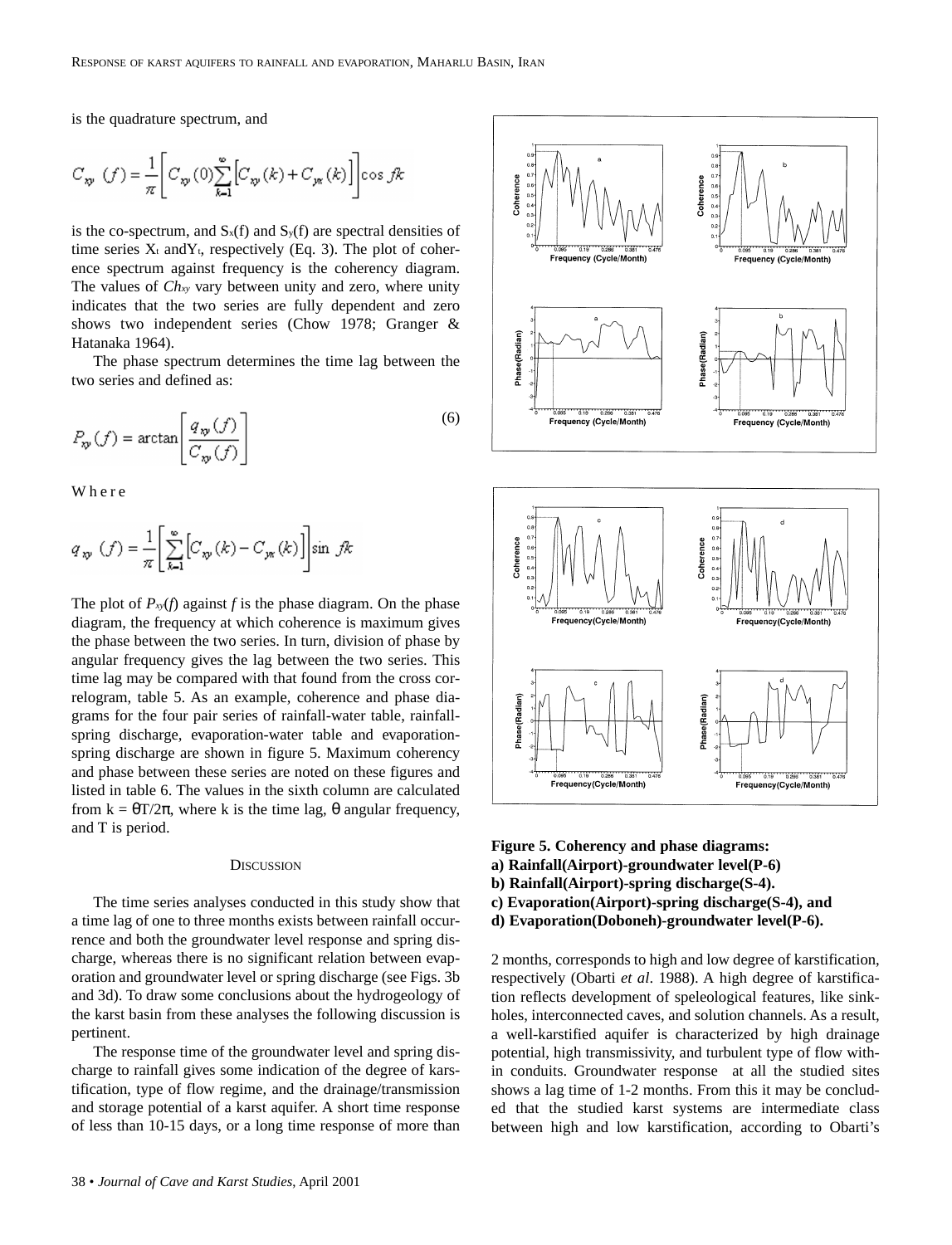**Table 6. Time lag response of groundwater level and spring discharge to rainfall based on cross-spectrum analysis.**

| well or<br>spring | greatest<br>coherency,<br>$Ch_{xy}(f)_{max}$ | Frequency, $f$<br>(cycles/month) | Period 1/f<br>(month) | Phase, $\theta$<br>(radian) | lag<br>(month) |
|-------------------|----------------------------------------------|----------------------------------|-----------------------|-----------------------------|----------------|
| $E-8$             | 0.94                                         | 0.083                            | 12                    | 0.94                        | 1.8            |
| $E-10$            | 0.94                                         | 0.083                            | 12                    | 0.84                        | 1.6            |
| $E-14$            | 0.95                                         | 0.083                            | 12                    | 0.84                        | 1.6            |
| $E-17$            | 0.89                                         | 0.083                            | 12                    | 1.09                        | 2.1            |
| $P-2$             | 0.94                                         | 0.083                            | 12                    | 1.09                        | 2.1            |
| $P-6$             | 0.94                                         | 0.083                            | 12                    | 1.09                        | 2.1            |
| $P-23$            | 0.96                                         | 0.083                            | 12                    | 0.94                        | 1.8            |
| $S-4$             | 0.93                                         | 0.083                            | 12                    | 0.48                        | 0.9            |
| $S-7$             | 0.95                                         | 0.083                            | 12                    | 0.60                        | 1.1            |

classification. Higher frequency data (i.e. weekly or daily) are needed for the identification of highly karstified systems with conduit flow. But for the case of our karst system, based on



**Figure 6. Cross correlograms: a- (E-17 and S-4), and b- (E-17 and S-7).**

weekly data, Samani and Ebrahimi (1996) analyzed the recession curves of the spring hydrographs. They reported that the discharge of both Pirbanow and Pol-Brengi springs consists of 90% diffuse and 10% conduit flow.

On the basis of statistical parameters of the physical characteristics of the two springs (Tables  $1 \& 2$ ), and with reference to Jacobson and Langmuir (1974), the flow regime in the karst system feeding Pirbanow spring is of diffuse type. Similarly, and with the exception of high values of EC (more than 600 µ*S*/*cm*, i.e., the upper limit given by Jacobson and Langmuir, 1974), the flow regime in the system feeding Pol-Brengi spring is also of diffuse type. Both springs emerge from the Sabzposhan anticline and the lag-time responses (residence times of the infiltrated rainfall in the karst system) of both springs are close to each other, therefore the flow regime of their respective karst system is diffuse. It is logical to consider Sabzposhan aquifer as a single hydrogeological unit. However, the high value of EC for Pol-Brengi spring (1190-1693 µ*S*/*cm*) refutes this conclusion. To substantiate this the cross correlation coefficient between the springs and water levels at exploration well E17 were computed. A lag time of 1-2 month exists between Pirbanow spring discharge and the groundwater level at exploration well E-17 (Fig. 6a), but Pol-Brengi discharge is totally independent of groundwater level variations at exploration well E17 (Fig. 6b). In other words there is no connection between Pol-Brengi spring and exploration well E-17, and they are not fed by the same aquifer. This, together with the high value of EC and the fact that Pol-Brengi spring is 2 km further away from E-17 compared to Pirbanow spring, imply that Sabzposhan aquifer consists of two hydrogeological units, the North Sabzposhan unit drained by Pirbanow and the South Sabzposhan unit drained by Pol-Brengi spring. It seems that the Ghasrodasht fault is the cause of this separation that brings lower shaly and gypsiferous marly Pabdeh-Gurpi Formation in contact with karst water and, hence, increases EC value of Pol-Brengi and creates a groundwater barrier between two units (see Fig. 2).

In order to interpret different lags of water level-rainfall in different wells, well logs were examined and depth to water table or the water percolation path from ground surface to the water table for each well was estimated. Table 3 summarizes the mean elevation and depth of groundwater level in all the wells.

Groundwater level variations at wells P-2, P-23, and E-8 penetrating into the Kaftarak aquifer show the same patterns (see Fig. 1). Visual inspection of their logs indicates similar lithology and structural features, in terms of porosity and fractures density (Sahraie 1995). The mean depth of groundwater level at P-2, P-23 and E-8 is 72.72 m, 34.08 m and 30.70 m, respectively (Table 3). The time lag response of E-8 and P-23 with respect to rainfall is 1.8 month and that of P-2 is, however, somewhat longer, i.e. (2.1 months) (Table 6). From this comparison it seems logical to assume the longer time lag response of P-2 to rainfall is a result of a deeper groundwater level.